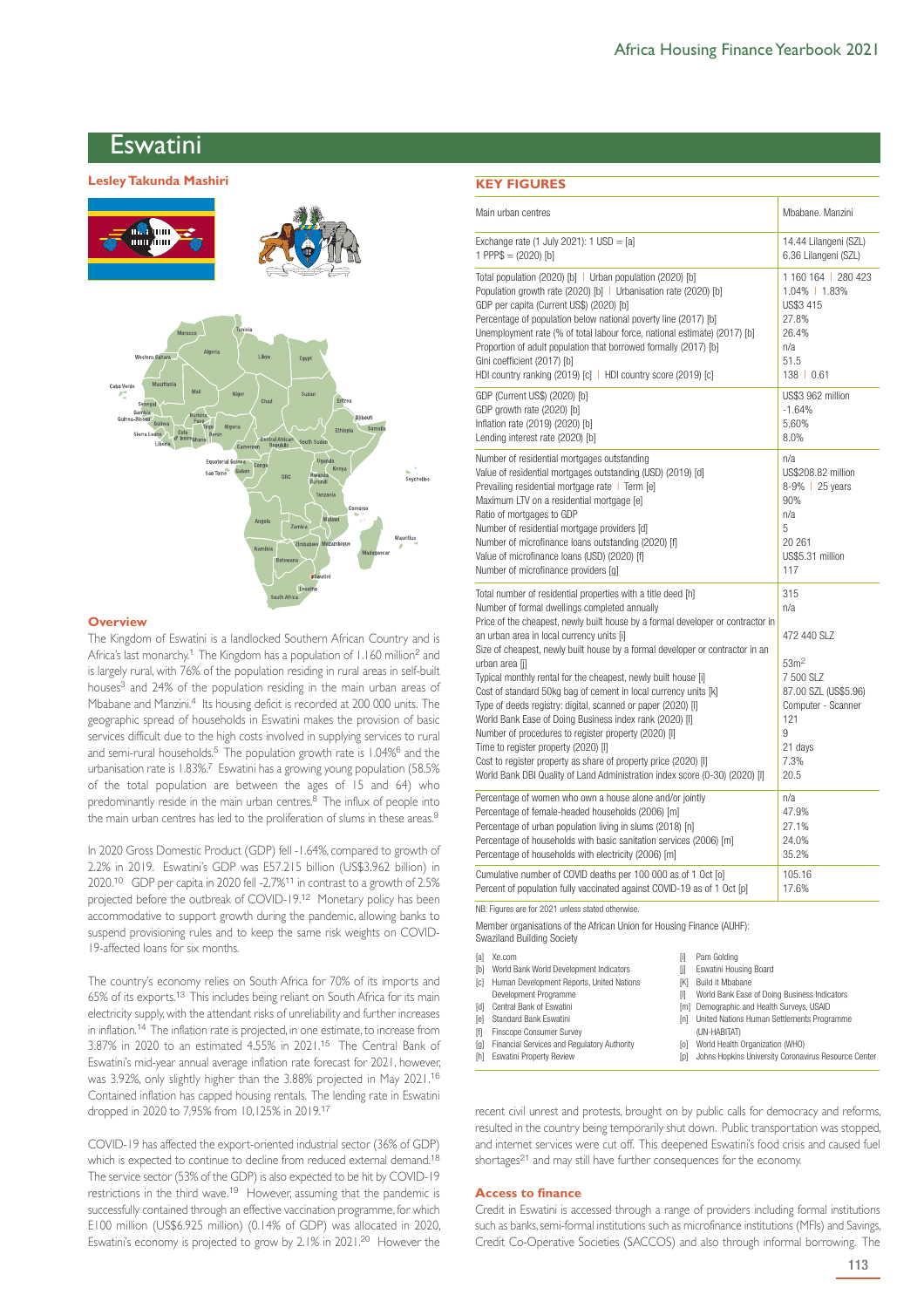banking sector comprises five institutions including the central bank and four commercial banks. Three are subsidiaries of South African Banks (First National Bank, Nedbank and Standard Bank). The fourth bank is the state-owned Eswatini Development and Savings Bank. The formal non-banking sector in Eswatini is dynamic with 117 MFIs and 59 SACCOS) registered with the Eswatini Financial Services Regulatory Authority (EFSRA). The two credit bureaus registered with the EFSRA are Digimage Investments (Pty) Ltd and TransUnion ITC Swaziland (Pty) Ltd. They are tasked with determining eligibility for credit according to the Consumer Credit Act 7 of 2016. The main challenge in the underwriting process is the high cost as the population of Eswatini is small and therefore pooling sizes are limited. There are no refinancing institutions in Eswatini.

Banks are the largest sources of formal borrowing (50 000) loans, followed by the non-banking institutions (43 000 loans), SACCOS (27 000) and MFIs (16 000).<sup>22</sup> The loan products offered by the banking sector are limited. Credit provided is predominantly mortgage loans and vehicle finance, making up 46% of total household credit. Cellular services provider Mobile Telephone Network (MTN) has entered the finance space offering microloans through mobile money, making financial inclusion a possibility in urban and rural areas. The loans are small amounts usually up to E200 (US\$13.85) and must be cleared in a maximum of 30 days at 8% interest for the loan.<sup>23</sup>

Finance available for the banking and housing finance providers comes from domestic deposits by customers. Between March 2019 and March 2020 domestic deposits increased by 12% due to containment measures and restrictions limiting normal spending by households, meaning people had surplus money.<sup>24</sup> Beyond March 2020 the banking sector's liquidity reduced because of high volumes of withdrawals and lower deposit volumes.<sup>25</sup> In its private credit report for lune 2021 the Central Bank of Eswatini recorded unsecured loans related to housing finance at E3.7 billion (US\$256 million).<sup>26</sup> This is despite COVID-19 measures by the Central Bank encouraging commercial banks to restructure mortgage loans and use payment holidays for affected customers. The Central Bank also maintained interest rates at 3.75% to allow the commercial banks to maintain the prime lending rate at 7.25% during the pandemic.

The maximum mortgage term given by the banks is 25 years. The minimum mortgage rate given to households is 7.65% while the maximum is 8.65%. The maximum Loan-to-Value ratio (LTV) for urban housing loans given by the commercial banks is 90% while the EBS offers 80% if buying a plot of land.<sup>27</sup>

The gross public debt of Eswatini rose to 48% of its GDP in 2020 from 38% in 2019. In response to the pandemic Eswatini received a E73 million (US\$5 million) loan from the World Bank, the International Monetary Fund (IMF) approved an E78.5 million (about US\$110.4 million) under the Rapid Financing Instrument (RFI) to help meet urgent balance of payment needs stemming from the COVID-19 pandemic.<sup>28</sup> The 48% figure of public debt is above the government's threshold of 35% of GDP indicating the decline of the economy during the pandemic.<sup>29</sup> The national debt of the country as of 2020 stood at E32.778 billion (US\$2.27 Billion) and is estimated to reach E 38.988 billion (US\$2.7 billion) in 2021.<sup>30</sup>

The Eswatini Housing Board (EHB) is a state entity mandated to provide housing finance loans as well as construction loans through the Eswatini Building Society (EBS). The EBS is one of the largest non-banking providers of credit in the country with E1.631 billion (US\$113 million) in loans and advances to customers for housing.<sup>31</sup> The EBS offers residential loans aimed at low and middle income Eswatini citizens. The EHB is not funded by the state and generates private income streams to help finance the loans. Applicants are required to submit city councilapproved building plans, written consent from the Ministry of Housing, a copy of the supervising architect's professional fees, approval from the Eswatini Environmental Authority, and proof of income<sup>32</sup> before they are considered for a loan. This process makes housing unaffordable and excludes low income earners.

## **Affordability**

Eswatini's affordable housing challenges are strongly associated with inequality and poverty. The poverty rate is 58.9% and the GINI coefficient at 51.5 is 10<sup>th</sup> highest in the world.<sup>33</sup> The unemployment rate was 23.4% by the end of 2020, up from 22.9% in 2019.<sup>34</sup> The minimum wage in Eswatini is set at E531.6 (US\$36.81) a month for a domestic worker, E420 (US\$29.10) a month for an unskilled worker,

### **Urban informality**

The population growth rate of Eswatini is 1,04% and its urbanisation rate is 1,83%. Rapid urbanisation and inadequate housing supply challenges have resulted in 32% of the urban population employing innovative housing strategies such as self-building in informal settlements in urban areas.<sup>50</sup> These settlements are characterised by poor living conditions, with approximately 69% of the urban population having access to clean water and 58% having access to sanitation services.

The Ministry of Housing and Urban Development introduced the Urban Development Project (UDP) to give title deeds to citizens living in informal settlements on Swazi national land.<sup>51</sup> This is part of a national strategy to meet affordable housing objectives in Eswatini and to upgrade existing informal settlements. In urban areas people who have right-to-occupy documents are selling their land informally to people with the promise that they may get title deeds once the UDP reaches their informal settlements. In rural areas, Swazi Traditional leaders who are entrusted to oversee land, also informally sell off land to newcomers.

and E600 (US\$41.55) a month for a skilled worker.<sup>35</sup> The average salary is E4 510 (US\$312.32). Banks require applicants to have a minimum salary of E5 000 (US\$346.26) to qualify for a mortgage.<sup>35</sup> Most people earn less than this minimum.

The Civil Servants Housing Programme is funded through the Public Service Pension Fund (PSPF) with the government giving the EHB a guarantee of E1 billion (US\$69.252 million) to get E600 million (US\$41.551 million) from the PSPF and E400 million (US\$27.7 million) from the Eswatini National Provident Fund (ENPF).<sup>36</sup> The EHB was able to get a loan of E600 million (US\$41.551 million) from the PSPF and E100 million (US\$6.925 million) from the ENPF. The EHB also has long-standing relationships with partners such as the Development Bank of Southern Africa and sister organisations such as the Botswana Housing Corporation, National Housing Enterprise of Namibia and the Lesotho Housing and Land Development Corporation. The EHB considers delivering a plot of land for housing between E250 000 (US\$17 313) and E450 000 (US\$31 163) to be affordable because the majority of the low income market only just fall in this range. The EHB could reduce this figure considerably if adequate government funding was available to lower their costs of installing services such as electricity, water, roads, and sewer systems, making affordability a reality.

#### **Housing supply**

The Civils Servants Housing Programme has delivered approximately 700 residential plots for civil servants, and 500 two-bedroom houses have also been constructed as part of the programme.<sup>37</sup> The EHB has been working to meet the high demand for housing with understandable challenges relating to cost of construction and high cost of state-owned land in urban areas. One of its affordable housing projects, the Matsapha Estate, comprises two developments accommodating up to 580 households. The cheapest housing unit in the Matsapha Estate development has two bedrooms, a shared bathroom, kitchen and living room with no parking. The monthly rental for this unit is E2 890 (US\$200) which is affordable for the average salaried citizen.<sup>38</sup> The EHB has a sales portfolio which includes high-end developments such as Woodlands, Nkhanini, Mhobodleni and Thembelisha. The sales portfolio helps the EHB raise funds to subsidise units for the low and middle income market. The Mhobodleni development has 18 plots of 400m<sup>2</sup> each, and the units range from having one to three bedrooms. The cheapest housing unit in the development is a 52.83m<sup>2</sup> one-bedroom unit with one bathroom s, selling for E472 440 (US\$ 32 715).<sup>39</sup>

The pandemic has been a blow to the construction industry, reducing expected housing supply as well as building materials. Construction workers could not work through the lockdown restrictions and border closures between Eswatini and South Africa hampered deliveries. Several construction companies continue to have difficulty sourcing supplies, resulting in price hikes for construction materials such as cement and steel.<sup>40</sup>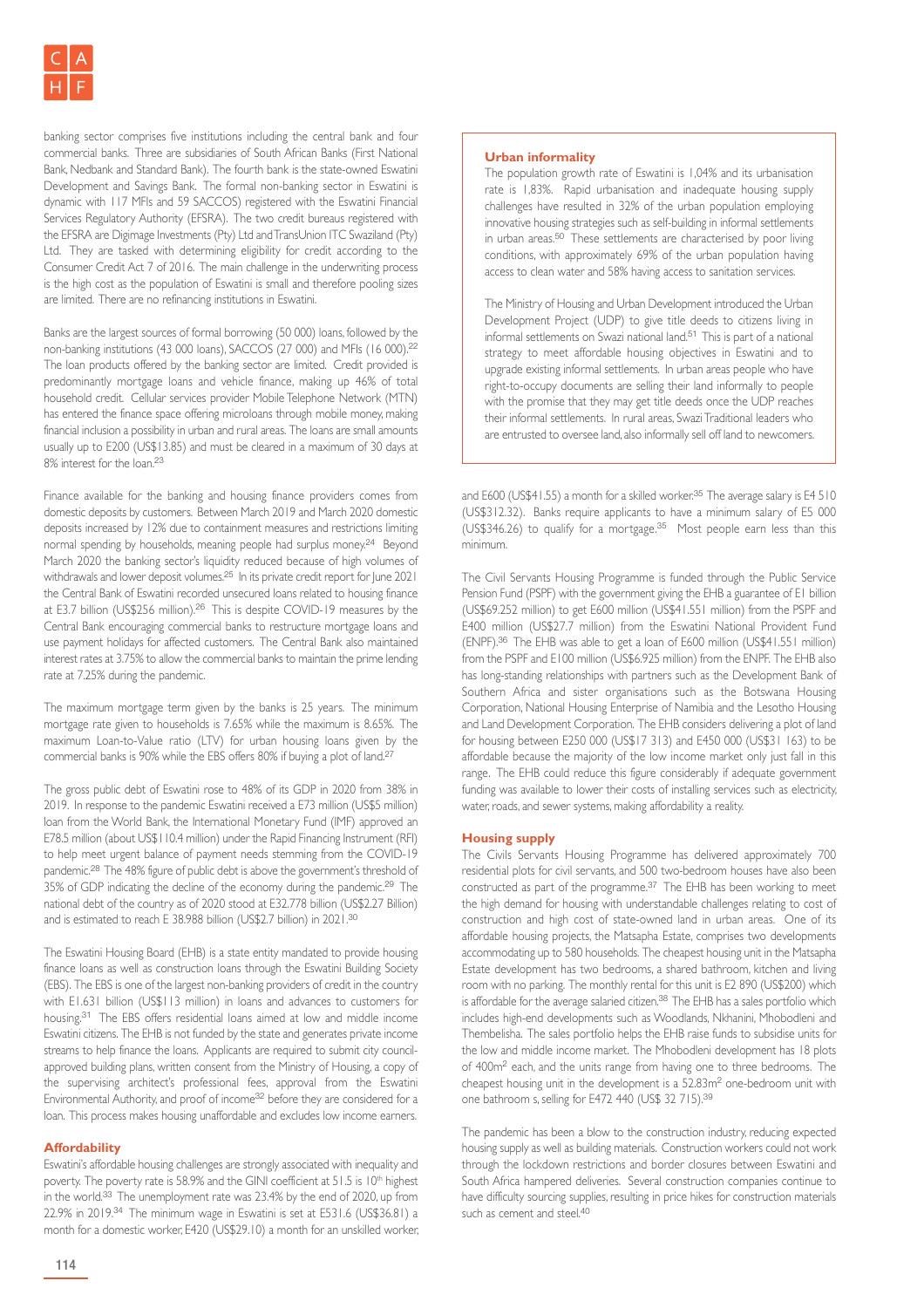#### **ESWATINI**

Annual income profile for rural and urban households based on consumption (PPP\$)

PPP\$40 001 – PPP\$10 000 000 PPP\$23 001 – PPP\$40 000 PPP\$12 001 – PPP\$23 000 PPP\$8 001 – PPP\$12 000 PPP\$5 001 – PPP\$8 000 PPP\$3 601 – PPP\$5 000 PPP\$2 401 – PPP\$3 600 PPP\$1 601 – PPP\$2 400 PPP\$801 – PPP\$1 600 <PPP\$800 No. of households (thousands)



**••••** Average annual household income using expenditure, 2020 (PPP\$)

Source: https://www.cgidd.com/C-GIDD, 2020

Select Africa developed Eswatini's first mixed-use development, Malkerns Square, with 147 rental apartment units, a fully let retail shopping centre and nine full title houses. Select has developed a digital paperless loan management system that has significantly improved Select's operational efficiency and introduced enhanced controls.

#### **Property markets**

The property market in Eswatini is diverse with a variety of residential property types and prices. The rental market comprises high-end rental developments and low and middle income rental units, which are in high demand. There are shortages in the low and middle income housing market in major hubs such as Mbabane, Manzini, Matsapha and Ezulwini. This is because most of the low income market is excluded from the formal housing credit system as they do not qualify for the minimum income E5 000 (US\$346) needed to obtain a housing mortgage.

Registering property in the Eswatini takes 21 days, compared to the Sub-Saharan Africa average of 53.6 days. Nine procedures are required and the overall process is estimated to cost approximately 7.3% of the property value.<sup>41</sup> The Eswatini Deeds Registry is situated under the Ministry of Natural Resources and Energy and was established under Section 3 of the Deeds Registry Act No. 37 of 1968. As of 2020, approximately 315 properties have deeds, with most properties being rented out in Mbabane.<sup>42</sup> This is because non-citizens cannot own land but can only obtain long-term leases (10-99 years).

In terms of specific legislation regulating the property sector, the government has drafted regulations for registering, licensing estate agents, and providing professional indemnity $43$  – but the regulations are not yet operational. There is no regulatory body for registered real estate agents.<sup>44</sup>

#### **Policy and legislation**

Seven official policy and legislation documents govern housing in Eswatini. They are Housing Policy, the Physical Planning Policy, the Sectional Titles Act of 2003, the Human Settlements Authority Act of 1988 as amended in 1992 (Act No. 13 of 1992), the Crown Lands Disposal Regulations of 2003, Vesting of Land in Kings Order (1973) and the Crown Lands Disposal Act No. 13 of 1911. The Sectional Titles Act of 2003 and the Estate Agents Registration, Licensing and Professional Indemnity Regulation Act of 2017 have been drafted and await approval by the King.<sup>44</sup> The Sectional Titles Act is the most recent law drafted and there is as yet no Rental Act.

Land is a contentious issue in Eswatini with the King owning 60% of the land in a trust and the remaining 40% being privately owned as Title Deed Land. In 2013 A draft Land Bill was introduced as part of proposed land reforms to repeal archaic pieces of legislation.<sup>45</sup> The bill is yet to be finalised by the king, leaving many citizens vulnerable to forced evictions due to a lack of tenure security. The issues around property rights and gender have been contested in Eswatini for several years because previously women could not register property in their names in the deed's registry. This gender-biased system limited women's financial freedom and ability to gain housing finance. Women's rights activists challenged the deeds office to amend Section 16(3) of the Deeds Registry Act.<sup>46</sup> In 2019 the High Court ruled that the doctrine of "marital power" was unconstitutional, and granted married women various rights including the full right to buy and sell property in their name, sign contracts, and conduct legal proceedings without the consent of their husbands.<sup>47</sup> Although there are limited laws to protect widows, the constitution under section 34 does allow widows to inherit the estates of their deceased spouses.<sup>48</sup>

#### **Opportunities**

Monetary policy is designed to encourage foreign investment to boost the declining economy. This is through incentives such as the repatriation of profits, tax allowances and deductions for new business ventures.<sup>49</sup> However, due to the Monarch owning 60% of the land political interference is possible, hence partnering with state-mandated entities such as the EHB and the EBS is advised. Both the EHB and EBS have strong political support and know best how to navigate the economic and political terrain, including issues around land.

The housing finance sector is largely underdeveloped, with few formal creditproviding institutions. This presents opportunities for investors to partner with one of the many MFIs and SACCOS that offer access to the low income and rural markets, keeping in mind that the informal sector makes up 38.5% of the GDP. This can be an opportunity to finance incremental housing and help offer financial inclusion to more people living in the rural areas.

# **Availability of data on housing finance**

Data is accessible from government departments, although it is largely outdated and consists mostly of laws and policies related to housing. Current information on housing finance in Eswatini is limited. This could be caused by limited resources and human capital in government departments. The country faces major economic challenges and national surveys are costly and often require external financial support to undertake.

There is a strong need for secondary data collection from international bodies such as the World Bank, International Monetary Fund (IMF) and United Nations and regional bodies such as the African Development Bank.

The Central Bank disseminates financial statistics such as interest and lending rates.